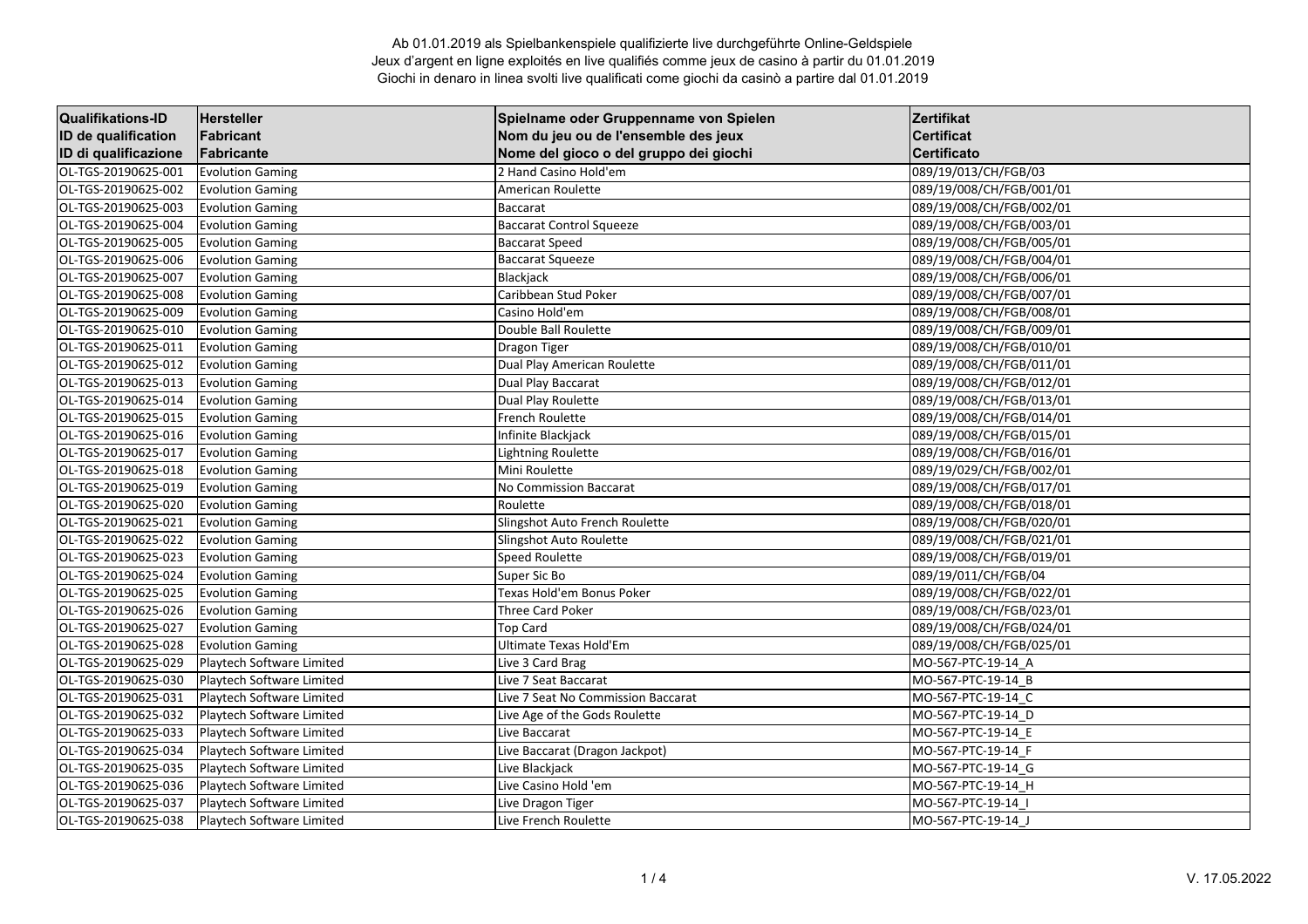| <b>Qualifikations-ID</b> | <b>Hersteller</b>                     | Spielname oder Gruppenname von Spielen       | <b>Zertifikat</b>               |
|--------------------------|---------------------------------------|----------------------------------------------|---------------------------------|
| ID de qualification      | Fabricant                             | Nom du jeu ou de l'ensemble des jeux         | <b>Certificat</b>               |
| ID di qualificazione     | Fabricante                            | Nome del gioco o del gruppo dei giochi       | <b>Certificato</b>              |
| OL-TGS-20190625-039      | Playtech Software Limited             | Live No Commission Baccarat                  | MO-567-PTC-19-14_L              |
| OL-TGS-20190625-040      | Playtech Software Limited             | Live No Commission Baccarat (Dragon Jackpot) | MO-567-PTC-19-14 K              |
| OL-TGS-20190625-041      | Playtech Software Limited             | Live Sic Bo                                  | MO-567-PTC-19-14 M              |
| OL-TGS-20190625-042      | Playtech Software Limited             | Live Single Zero Roulette                    | MO-567-PTC-19-14 N              |
| OL-TGS-20190625-043      | Playtech Software Limited             | Live Spin A Win                              | MO-567-PTC-19-14 O              |
| OL-TGS-20190625-044      | Playtech Software Limited             | Live Spread-Bet Roulette                     | MO-567-PTC-19-14_P              |
| OL-TGS-20190625-045      | Playtech Software Limited             | Live Unlimited Blackjack                     | MO-567-PTC-19-14 Q              |
| OL-TGS-20190702-001      | <b>Evolution Gaming</b>               | Free Bet Blackjack                           | 089/19/029/CH/FGB/001/01        |
| OL-TGS-20190702-002      | <b>Evolution Gaming</b>               | <b>Lightning Dice</b>                        | 089/19/025/CH/FGB/01            |
| OL-TGS-20190702-003      | <b>Evolution Gaming</b>               | Money Wheel                                  | 089/19/029/CH/FGB/003/01        |
| OL-TGS-20190702-004      | <b>Evolution Gaming</b>               | Monopoly Live                                | 089/19/029/CH/FGB/004/01        |
| OL-TGS-20190702-005      | <b>Evolution Gaming</b>               | Side Bet City                                | 089/19/019/CH/FGB/02            |
| OL-TGC-20190820-001      | Derivco (Pty) Ltd                     | Omaha Cash Game                              | 90879PNLSWIZ R02                |
| OL-TGC-20190820-002      | Derivco (Pty) Ltd                     | Omaha Scheduled Tournament                   | 90880PNLSWIZ R02                |
| OL-TGC-20190820-003      | Derivco (Pty) Ltd                     | Omaha Sit 'N Go                              | 90881PNLSWIZ R02                |
| OL-TGC-20190820-004      | Derivco (Pty) Ltd                     | Texas Hold'em Blaze                          | 90878PNLSWIZ R02                |
| OL-TGC-20190820-005      | Derivco (Pty) Ltd                     | Texas Hold'em Cash Game                      | 90875PNLSWIZ R02                |
| OL-TGC-20190820-006      | Derivco (Pty) Ltd                     | Texas Hold'em Scheduled Tournament           | 90876PNLSWIZ R02                |
| OL-TGC-20190820-007      | Derivco (Pty) Ltd                     | Texas Hold'em Sit 'N Go                      | 90877PNLSWIZ R02                |
| OL-TGS-20191119-001      | Euro Live Technologies Ltd.           | Live American Roulette                       | MO-567-PTC-19-40 1              |
| OL-TGS-20191119-002      | Euro Live Technologies Ltd.           | Live Heads-Up Hold 'em                       | MO-567-PTC-19-146_1             |
| OL-TGS-20191119-003      | Euro Live Technologies Ltd.           | Live Hi-Lo                                   | MO-567-PTC-19-145_1             |
| OL-TGS-20191119-004      | Euro Live Technologies Ltd.           | Quantum Roulette Live                        | MO-567-PTC-19-144 1             |
| OL-TGS-20191119-005      | <b>Evolution Gaming</b>               | Lightning Dice                               | MO/518/EVL/19/008/567/CH/FGB/01 |
| OL-TGS-20191119-006      | <b>Evolution Gaming</b>               | Super Sic Bo                                 | MO/518/EVL/19/007/567/CH/FGB/01 |
| OL-TGC-20191119-007      | TSG Interactive Gaming Europe Limited | 2-7 Single Draw                              | MO-567-RSL-19-01   1            |
| OL-TGC-20191119-008      | TSG Interactive Gaming Europe Limited | 2-7 Triple Draw                              | MO-567-RSL-19-01 J 1            |
| OL-TGC-20191119-009      | TSG Interactive Gaming Europe Limited | 5 Card Draw                                  | MO-567-RSL-19-01_H_1            |
| OL-TGC-20191119-010      | TSG Interactive Gaming Europe Limited | 5 Card Omaha                                 | MO-567-RSL-19-01 D 1            |
| OL-TGC-20191119-011      | TSG Interactive Gaming Europe Limited | 6+ Hold'em                                   | MO-567-RSL-19-01-567 C 1        |
| OL-TGC-20191119-012      | TSG Interactive Gaming Europe Limited | 8-Game                                       | MO-567-RSL-19-01_L_1            |
| OL-TGC-20191119-013      | TSG Interactive Gaming Europe Limited | Badugi                                       | MO-567-RSL-19-01 K 1            |
| OL-TGC-20191119-014      | TSG Interactive Gaming Europe Limited | Courchevel                                   | MO-567-RSL-19-01 E 1            |
| OL-TGC-20191119-015      | TSG Interactive Gaming Europe Limited | Fusion                                       | MO-567-RSL-19-01_N_1            |
| OL-TGC-20191119-016      | TSG Interactive Gaming Europe Limited | <b>HORSE</b>                                 | MO-567-RSL-19-01 M 1            |
| OL-TGC-20191119-017      | TSG Interactive Gaming Europe Limited | Omaha                                        | MO-567-RSL-19-01-567 B 1        |
| OL-TGC-20191119-018      | TSG Interactive Gaming Europe Limited | Razz                                         | MO-567-RSL-19-01 G 1            |
| OL-TGC-20191119-019      | TSG Interactive Gaming Europe Limited | Showtime Hold'em                             | MO-567-RSL-19-01 O 1            |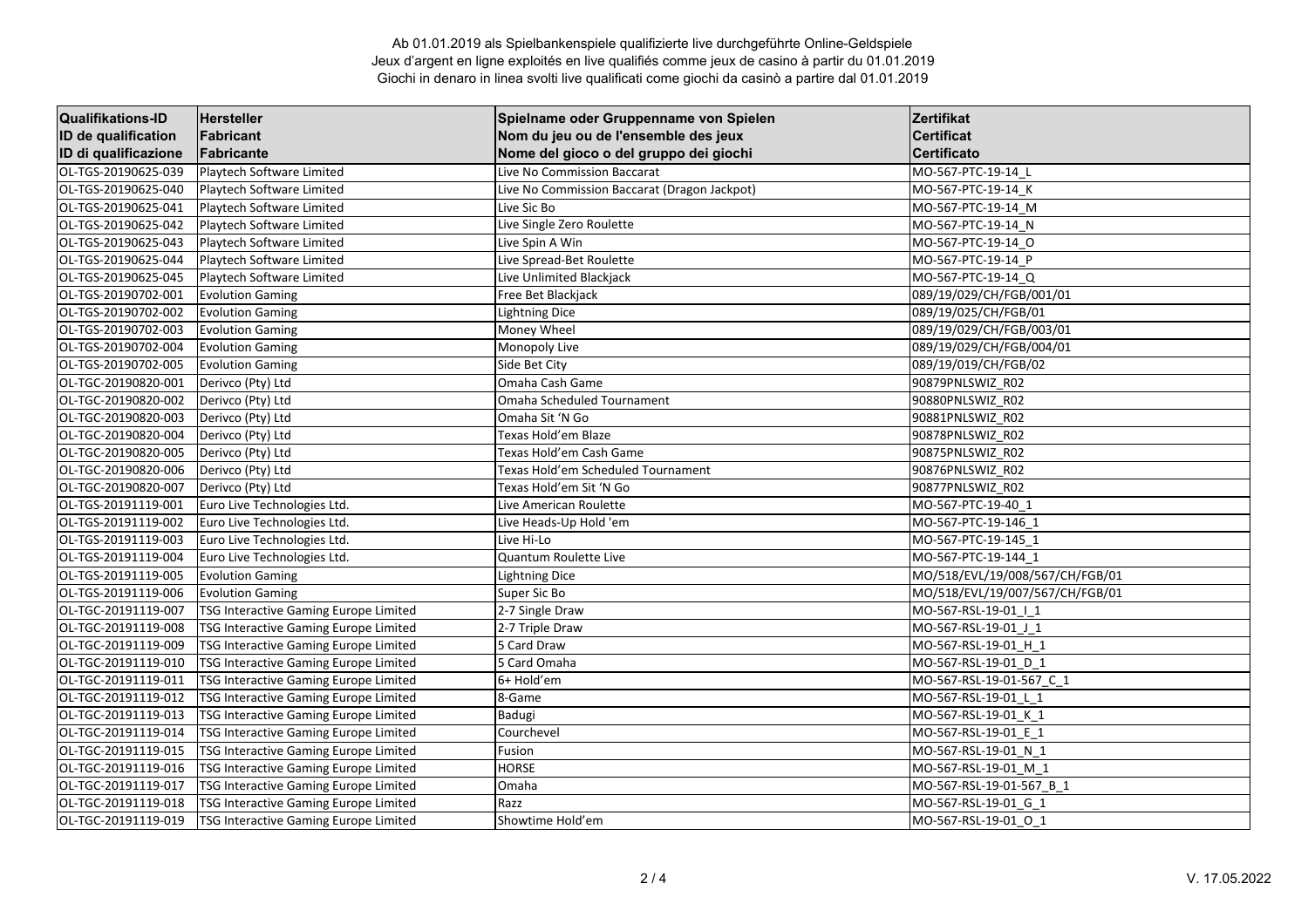| <b>Qualifikations-ID</b> | <b>Hersteller</b>                     | Spielname oder Gruppenname von Spielen | Zertifikat                         |
|--------------------------|---------------------------------------|----------------------------------------|------------------------------------|
| ID de qualification      | Fabricant                             | Nom du jeu ou de l'ensemble des jeux   | <b>Certificat</b>                  |
| ID di qualificazione     | Fabricante                            | Nome del gioco o del gruppo dei giochi | Certificato                        |
| OL-TGC-20191119-020      | TSG Interactive Gaming Europe Limited | Stud                                   | MO-567-RSL-19-01 F 1               |
| OL-TGC-20191119-021      | TSG Interactive Gaming Europe Limited | Texas Hold'em                          | MO-567-RSL-19-01-567 A 1           |
| OL-TGS-20200225-001      | <b>Evolution Gaming</b>               | Live "2 Hand Casino Hold'em"           | MO/556/EVL/19/003/567/CH/FGB/01    |
| OL-TGC-20200407-001      | The Stars Group Inc                   | Deep Water Hold'em                     | MO-567-RSL-19-05 A                 |
| OL-TGC-20200407-002      | The Stars Group Inc                   | Showtime Omaha                         | MO-567-RSL-19-04                   |
| OL-TGS-20200603-001      | Euro Live Technologies Ltd.           | <b>Buffalo Blitz Live</b>              | MO-567-PVI-19-96                   |
| OL-TGS-20200603-002      | Euro Live Technologies Ltd.           | Live Sic Bo Deluxe                     | MO-567-PVI-20-04                   |
| OL-TGC-20200603-003      | Playtech Bulgaria EOOD                | Age of the Gods: Twister               | MO-567-PVI-19-93                   |
| OL-TGC-20200603-004      | Playtech Bulgaria EOOD                | Omaha                                  | MO-567-PVI-19-90                   |
| OL-TGC-20200603-005      | Playtech Bulgaria EOOD                | Omaha Hi-Lo                            | MO-567-PVI-19-91                   |
| OL-TGC-20200603-006      | Playtech Bulgaria EOOD                | Six Plus Hold'em                       | MO-567-PVI-19-95                   |
| OL-TGC-20200603-007      | Playtech Bulgaria EOOD                | Speed Hold'em                          | MO-567-PVI-19-94                   |
| OL-TGC-20200603-008      | Playtech Bulgaria EOOD                | Texas Hold'em                          | MO-567-PVI-19-88                   |
| OL-TGS-20200721-001      | Euro Live Technologies Ltd.           | Live Blackjack                         | MO-567-PTC-19-148 2                |
| OL-TGS-20200721-002      | <b>Evolution Gaming</b>               | Blackjack                              | MO/556/EVL/19/002/567/CH/FGB/00/01 |
| OL-TGS-20200721-003      | <b>Evolution Gaming</b>               | Crazy Time                             | CH_EVL008GAM_Crazy Time_REV.1      |
| OL-TGS-20200721-004      | <b>Evolution Gaming</b>               | Speed Blackjack                        | MO/556/EVL/19/002/567/CH/FGB/01/01 |
| OL-TGS-20200825-001      | <b>Evolution Gaming</b>               | Power Blackjack                        | CH EVL007GAM Power Blackjack REV.1 |
| OL-TGS-20200922-001      | <b>Evolution Gaming</b>               | <b>Instant Roulette</b>                | MO/518/EVL/20/005/CH/FGB/01        |
| OL-TGS-20201020-001      | Euro Live Technologies Ltd.           | Live All Bets Blackjack RNG            | MO-567-PVI-20-22_1                 |
| OL-TGS-20201020-002      | Euro Live Technologies Ltd.           | Live Baccarat RNG                      | MO-567-PVI-20-23 1                 |
| OL-TGS-20201020-003      | Euro Live Technologies Ltd.           | Live Blackjack RNG                     | MO-567-PVI-20-21 1                 |
| OL-TGS-20201020-004      | Euro Live Technologies Ltd.           | Live Casino Stud Poker                 | MO-567-PTC-19-147 2                |
| OL-TGS-20201020-005      | The Stars Group Inc                   | Tempest Hold'em                        | MO-567-RSL-19-05-567 1             |
| OL-TGS-20201215-001      | Euro Live Technologies Ltd.           | Age of the Gods Bonus Roulette Live    | MO-567-PVI-20-64 A                 |
| OL-TGS-20201215-002      | Euro Live Technologies Ltd.           | All Bets Blackjack Live                | MO-567-PVI-20-63 A                 |
| OL-TGS-20201215-003      | <b>Evolution Gaming</b>               | <b>Lightning Dice</b>                  | MO-518-EVL-20-12-567               |
| OL-TGS-20210202-001      | Euro Live Technologies Ltd.           | God of Storms Live                     | MO-567-PVI-20-27 1                 |
| OL-TGS-20210202-002      | Euro Live Technologies Ltd.           | Live Football French Roulette          | MO-567-PVI-20-76                   |
| OL-TGS-20210202-003      | Euro Live Technologies Ltd.           | Live Football Roulette                 | MO-567-PVI-20-75                   |
| OL-TGS-20210202-004      | Euro Live Technologies Ltd.           | Majority Rules Speed Blackjack Live    | MO-567-PVI-20-26                   |
| OL-TGS-20210202-005      | Euro Live Technologies Ltd.           | Sette e Mezzo Live                     | MO-567-PVI-20-25                   |
| OL-TGS-20210202-006      | <b>Evolution Gaming</b>               | Craps                                  | CH_EVL010GAM_Craps_REV.1           |
| OL-TGS-20210202-007      | <b>Evolution Gaming</b>               | Money Wheel                            | MO/518/EVL/20/007/567/CH/FGB/02    |
| OL-TGS-20210202-008      | <b>Evolution Gaming</b>               | Monopoly                               | MO/518/EVL/20/006/567/CH/FGB/01    |
| OL-TGS-20210223-001      | Euro Live Technologies Ltd.           | Adventures Beyond Wonderland Live      | MO-567-PVI-20-62                   |
| OL-TGS-20210907-001      | Euro Live Technologies Ltd.           | Mega Fire Blaze Roulette Live          | MO-567-PVI-21-59                   |
| OL-TGS-20211019-001      | <b>Evolution Gaming Group AB</b>      | Golden Wealth Baccarat                 | MO-551-EVL-21-10-567               |